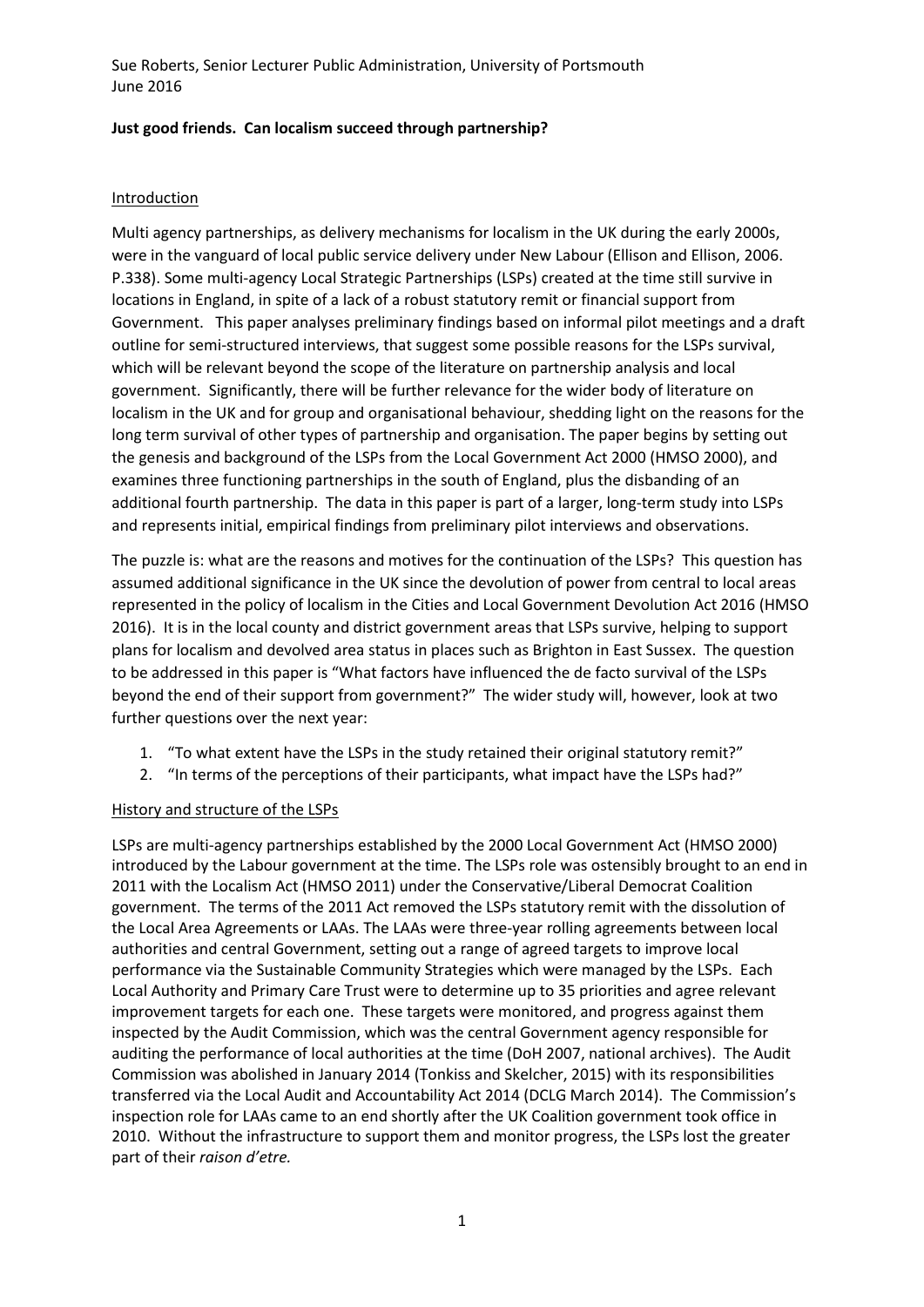LSPs were originally created to address the many interlinked societal problems in local communities that Payne (1998) describes here "…the case for treating social problems in a holistic fashion is overwhelming. People know, in a simple everyday fashion, that crime, poverty, low achievement at school, bad housing and so on are connected" (Payne, 1998, p.12). The response to this was to include representatives from local communities in the membership of an LSP where each voice, whether from government bodies or local people, could be heard in the same forum. Communities were thought to have a closer understanding of the issues they faced than politicians in government. It seemed logical, therefore, that the case for creating LSPs, which were to include members of local communities, could claim a closer relationship with those issues. The LSPs were intended to address complex societal problems; the many disjointed, un-coordinated efforts of statutory agencies; the proliferation of isolated and disconnected community partnerships to become "the partnership of partnerships" (OECD 2006, p.1; Geddes, 2006, p.80; Johnson and Osborne, 2003). They were to lead their localities towards more cohesive goals for improvement.

To be clear, the functions of the LSPs were to

- 1. Provide a forum to integrate existing plans and initiatives in localities to facilitate easier improvements to health, education and crime
- 2. To reduce duplication and what [was] viewed as unnecessary bureaucracy
- 3. Make it easier for partners, including those outside the statutory sector [NGOs, the voluntary sector and ordinary members of communities], to get involved in partnerships and thereby the delivery of improvement.
- 4. To encourage local authorities to commit themselves to delivering major national and local priorities in return for mutually agreed flexibilities, pump-priming funding, and financial rewards if they met their targets.
- 5. To narrow the gap between the most deprived neighbourhoods and the rest of the country, with shared goals of lower unemployment and crime, better health, education, housing and the physical environment.

(DETR 2001)

The history of the LSPs is chequered, with some academics questioning their ability to deliver the required co-ordination and performance (Johnson and Osborne, 2003; Geddes, 2006 p.76; Geddes, 2008) which may, in some degree, account for their decline in popularity. Significantly, it was local politicians that challenged their democratic right to exist, (Bound, 2005). In a partnership setting, where both political and community domination was often sought by influential members of LSPs (Audit Commission , 2009) elected members felt that their local democratic mandate was challenged through the bringing together of "… the actions of the council, and of the public, private, voluntary and community organisations that operate locally" (Bound, 2005, p.14). The local authority's ruling party expected to assume control in any setting where they were asked to work with other politicians or partners to challenge performance (Bound, 2005; Geddes 2006; Audit Commission, 2009, p.16; Lowndes and Sullivan, 2004, p.15). "The districts and borough councils have a strong concern that their identity and position is going to be jeopardised in some of the joint working relationships" (Audit Commission 2009, p.33). However, the societal problems that LSPs were originally intended to address persist, and so have some of the LSPs. It may be that their strong connections to local communities have some role to play in their survival.

Later, at the time of the removal of the Local Area Agreements in 2011, the Local Government Association's paper, the Local Government Chronicle, commented "Without something like an LSP we may well just get back door deals. We may end up with public services through various contractual arrangements that don't meet or add up. Or we get a dangerous willy-nilly outsourcing of services, a hollowing out of local government's strategic capacity" (McInroy, 2011). It seems that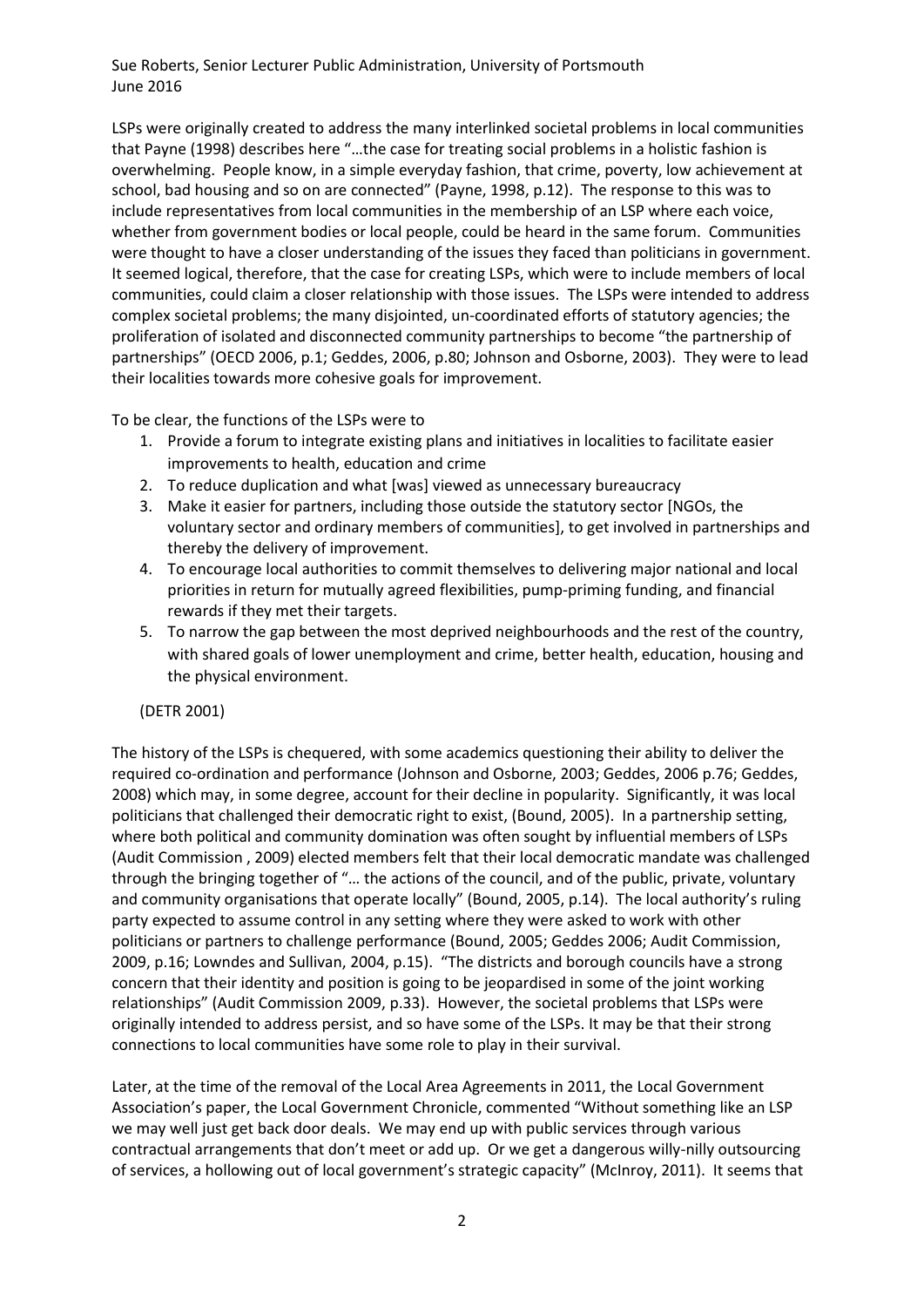five years after McInroy's (2011) comments, some localities have not abandoned their partnership approach through the LSPs, although certainly "the hollowing out of local government's capacity" has taken place (Hastings et.al., 2013). Early indications in this study are that some LSPs are still very much operational, sustaining their strength and influence, with two openly calling themselves LSPs, and in the case of Brighton in East Sussex, Brighton and Hove Connected (the renamed LSP) have achieved representation on the officer Board for Greater Brighton to establish devolved status for the area, supporting the concept of localism as expressed in the 2011 Act (HMSO 2011).

It is important to define localism as it relates to the LSPs. Localism here refers to central government moving some power away from the Westminster centre towards ever more local layers of democracy to other bodies, local government, parish councils, intermediary groups, local communities and neighbourhoods. It is a policy followed by both the Labour and Conservative governments since 2000. This was the thrust of the Local Government Act 2000 (HMSO 2000) which set up Community Planning and the LSPs to manage it. Indeed, Bailey (2003, p.444) states that LSPs themselves represented the devolution of power away from the centre to establish localism.

#### Characteristics of long-standing LSPs

This paper conceptualises an 'inside-out' perspective by focusing on those working inside the partnership and their view of what they do for their communities through the LSP. The research records the opinions of participants regarding their role in the partnerships, how they understand their communities, and their observations about their contribution to localism. Part of the 'outsidein' perspective is provided by reviewing the characteristics of other successful multi-agency partnerships to establish whether there are any shared, universally recognised partnership factors that may contribute to long term survival. It is here that the wider research project can show more extensive applicability in the findings, especially if among the disbanded partnerships, an absence of these success factors can be established. In terms of relevance outside the political science arena: the literature on organisational studies that examines group and team dynamics, and the literature on multi-agency partnerships will be able to identify parallels with these insights, throwing light on the key ingredients for group or organisational longevity more generally.

One of the main difficulties in undertaking a review of the typologies and definitions of multi-agency partnership working is that many of them intersect and overlap with each other (McQuaid, 2000. p.2). Armistead and Pettigrew (2004, p.579) identified a series of "behaviours" that constitute 'success' for a Multi-Agency Partnership, which include trust, collaboration, openness, predictability, common goals, communication, clear roles and a shared language. The Armistead and Pettigrew (2004) focused only on a particular set of managers within a particular context, yet in spite of the narrower scope of this research, these characteristics can be found in similar analyses of success factors in multi-agency partnerships (Carnwell and Carson, 2015; Sloper, 2004; Atkinson, et.al. 2005; Cheminais 2008, Tsasis, 2015; Audit Commission 2009). The Armistead and Pettigrew (2004) study shows that the factors that seem make for a successful partnership appear to be qualitative, functional elements located among the individuals present. The link with the Armistead and Pettigrew (2004) study and this one is in the responses from the pilot interviews in which LSP members identified similar factors for success in their long-standing partnerships. Some respondents identified key characteristics for partnership survival such as trusting the judgements of others, clear roles, common goals, communication and shared responsibility. It could prove to be significant that none have as yet identified the need for a legal or governmental framework for the LSPs, nor have they yet said that money or government funding was a pre-requisite for their survival.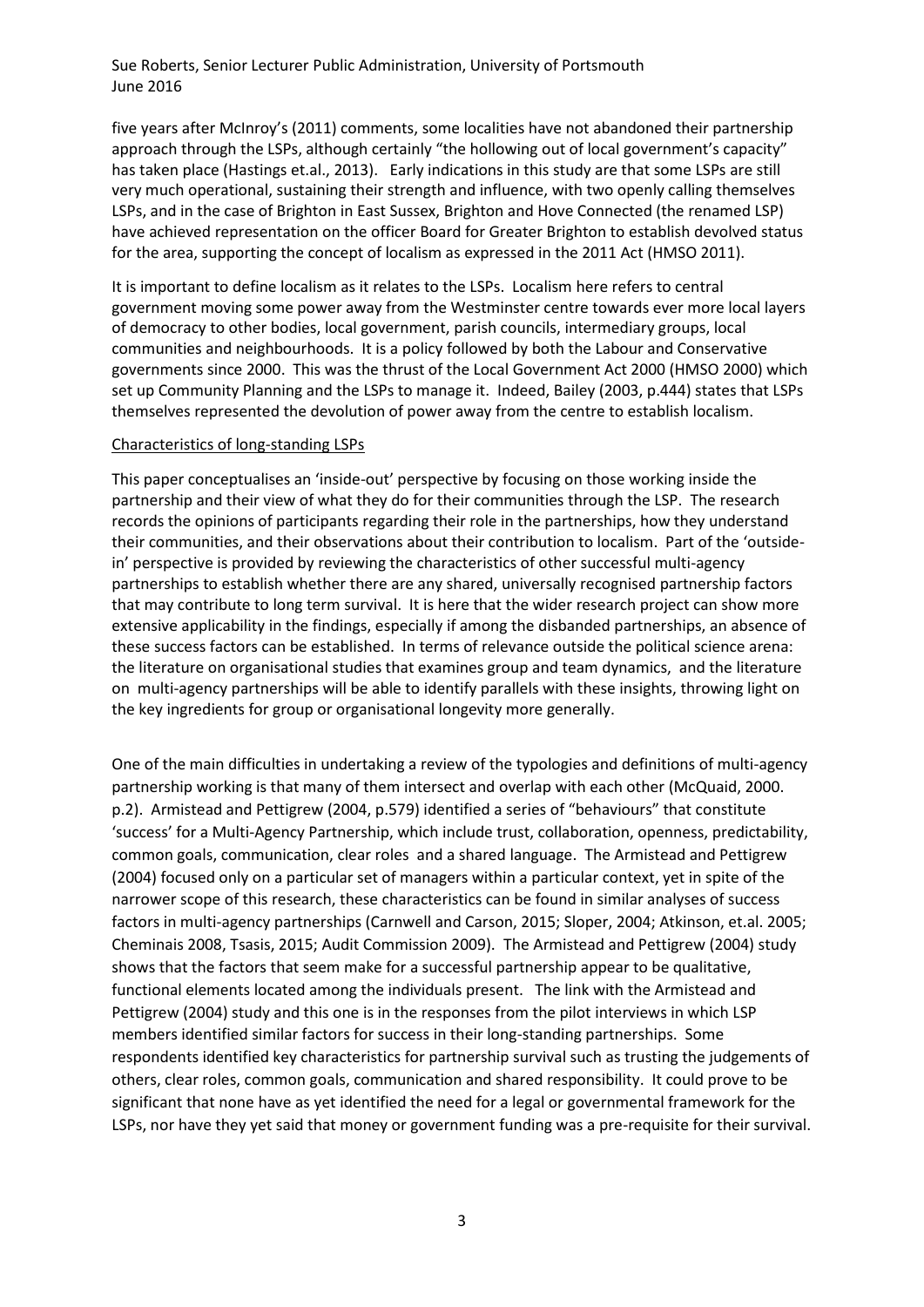### The research strategy:

The research draws on the overall concept of Corporatist Governance (Pierre, 2011) which necessitates a focus on the role of 'policy entrepreneurs' and the notion of propinquity. Corporatist Governance depicts a local environment in which civil society organisations, local politics and the business community operate, usually within a city (Pierre, 2011, p.53). This is the social context in which many of the remaining LSPs are located in England. A key characteristic of corporatist governance is that it is most often seen at the "distributive" levels of local government (Pierre, 2011. p.50), giving it the additional, local dimension. Corporatist Governance is further defined by the inclusion of civil society organisations in local governance, such as NGOs and voluntary sector organisations. This aligns with the concept of multi-level governance, referred to by Gamble (2000) in which a multi-level polity is set out, stressing the many different types of institutions and processes by which UK societies are governed (p.29). Marks (1993) describes multi-level governance, which arose in direct response to the use of the centralised "Westminster model" of governing, in which statutory (government bodies) and non-statutory governance organisations overlap in local territory. (Marks, in Cafruny and Rosenthal, (eds), 1993).

Corporatist governance includes the role of business organisations such as the British Chambers of Commerce and the Federation of Small Businesses, representing a major private sector modification to the old order of local governance (Geddes, 2006 p.81). The Chambers of Commerce are often also led by strong local, business and community activists, "at the heart of local business communities" (British Chambers of Commerce, 2016). Pierre (2011) refers to the importance of Chambers of Commerce in urban governance, putting them at the "core" (p.54) of the urban "political economy", whilst Geddes (2006, p. 81) does not think that local partnership recognises the interest of local business, which is palpably not the case in those LSPs within the study. Indeed, the study shows that it is here, within an environment of closely interactive propinquity and corporatist governance, with strongly connected local actors such as those leading the Chambers of Commerce, that LSPs have survived. Not that the Chambers of Commerce are the universal linchpins of LSPs: rather they are representative of that strata of propinquity in which many local members of LSPs are at their most connected, as are local government representatives.

The research further explores the notion of policy entrepreneurs (Kingdon, 1984; Bocher, in Aflaki and Petridou and Miles (eds), 2015; Roberts and King, 1991). Policy entrepreneurship refers to those individuals outside government who take a leading role in implementing innovative policy ideas in public practice (Roberts and King, 1991, p.147). Also, policy entrepreneurs mobilise the public and develop networks of actors (Bocher, 2015, p.73), which links very strongly with those key actors within LSPs working to include the public and strengthen networks within the partnerships. Although public entrepreneurs and policy entrepreneurs appear to be similar terms within the Roberts and King (1991) article, the function for policy entrepreneurs is different in that these individuals provide the "ideas and issues, and the technical support for solutions." (Roberts and King, 1991 p.148), which was mentioned in the preliminary feedback from one of the LSP managers in this study "We support them to find solutions" (Chichester LSP). Early, pilot discussions with five of the partnership representatives in the study area indicate that these are well established, creative, local policy entrepreneurs. They present as committed, passionate individuals, with a deep understanding of their communities, keen to resolve intricate social issues in innovative ways. They work to promote interaction between the partnerships and their communities, and facilitate networks within the LSPs. Those who volunteered responses both live and work in the localities which they represent, as in the case of retired police officer, Councillor David Simmonds of Adur and Worthing Local Strategic Partnership, Waves Ahead, who said in 2016 "It's never been a funded LSP but the willingness to volunteer is greater than ever. It's because of the strength of our relationships. We have connections throughout the community ……, but it does depend on the individuals involved." This is a phenomenon that has been observed before in a study of 330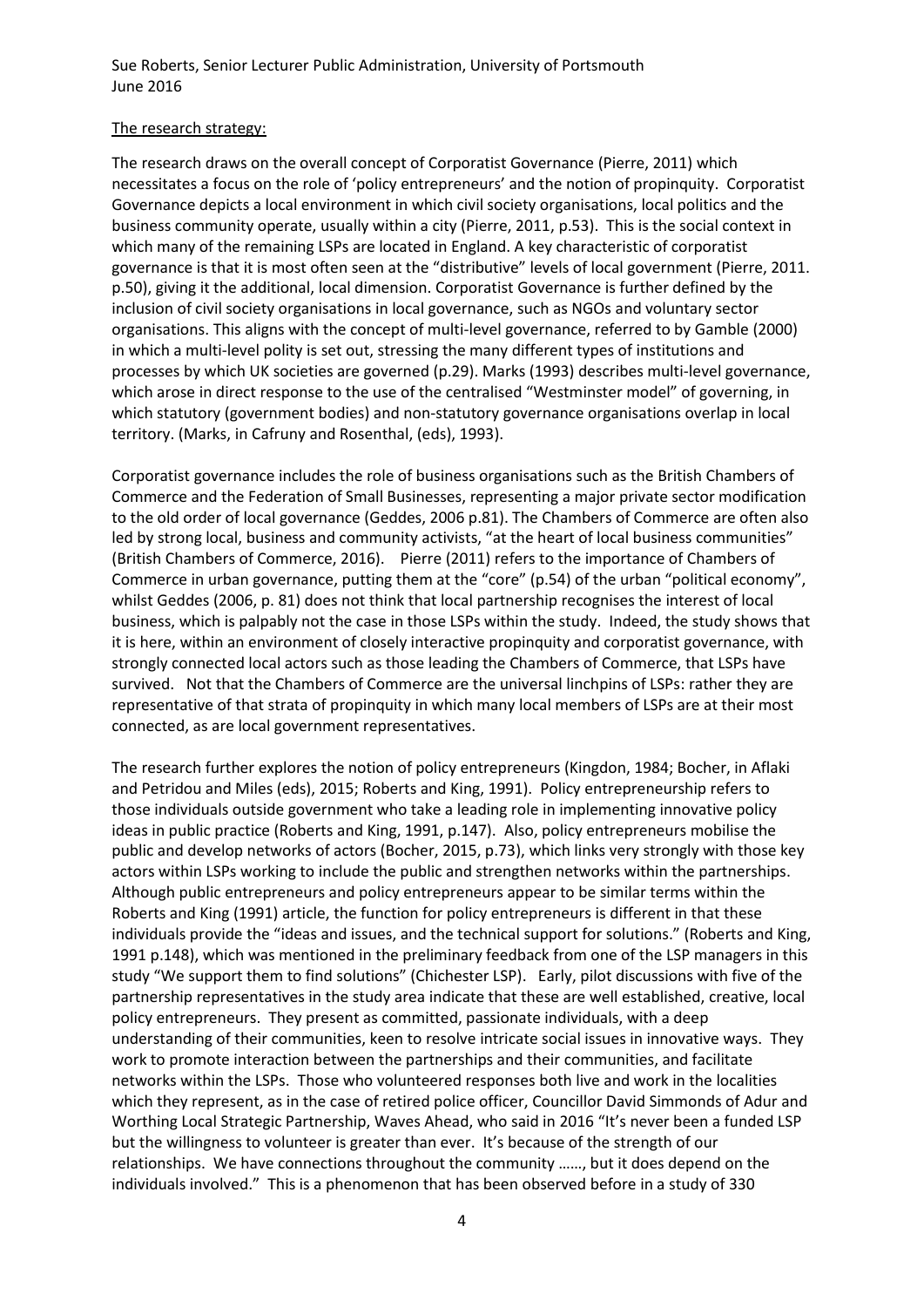European rural development partnerships, which concluded that it is key individuals within the partnerships that are essential to its success (Esparcia, Mosely and Noguera, (eds) 2000, p.112).

Furthermore, the concept of Propinquity (John, P. in Davies and Imbruscio (eds) 2009, p.21) refers to a small number of urban actors who interact frequently within a locality, creating a close network of connection to each other. Propinquity denotes that "closeness" and the frequency of interactions between actors, describing the close relationships between strongly connected local activists, which seem to be a recurring feature of the LSPs within the study area. Although John (2009) is more concerned with propinquity due to its methodological advantages, it is a significant feature of local politics and LSPs when considering the many interactions between these community, NGO and government representatives. Luke Burton of Surrey County Council said "partnership working at this level is all about the local leaders and the relationships they have with each other" " (2016). Bearing in mind the significance of propinquity in this paper and in the wider study, a picture is beginning to emerge of strongly committed, highly creative local leaders and activists working closely in an environment of corporatist governance to co-ordinate both technical support and creative solutions to issues of local importance. This may have implications for other organisations and groups supporting localism in the current programme of establishing devolved local governance in England, especially in terms of the pattern of relationships that appears to be developing within and among the three functioning LSPs at this preliminary stage.

#### Methods

In terms of research methods, the research uses a mixed qualitative methods approach; semistructured interviews and Non-Participant Observation (NPO). NPO provides the opportunity for immersion in the activities of the partnerships in the study, enabling the research to be undertaken in the most natural settings: the groups and communities involved. For this study, NPO is undertaken with the permission of gatekeepers, or managers of the LSPs who have obtained the agreement of the partnership members to host a researcher. During the first, informal NPOs, members of the partnerships in the research area occasionally felt constrained by a researcher in the room who did not participate at all in sometimes highly emotive discussions about urgent community issues. Informal feedback from LSP managers indicates that this is not a significant problem and can be mitigated by the researcher occasionally offering information updates for partnership members as the study progresses.

Both NPO and semi-structured interviews are used in the study to determine what, if any, functional, operational or structural role the partnerships in the study area may have in supporting localism and the perception of this role by partnership members. This will help to determine the nature of any value in their existing and potential contribution to localism, and their perceived contribution to the resolution of so-called "wicked" (Rittel and Webber, 1973) or complex societal problems. Methodologically, the concept of Propinquity supports the exploration around the number of interactions between key local actors (John, 2009).

Non-participant observation at the meetings for the LSPs shows widespread inclusion of local representatives at statutory (such as the Police, National Health Service and local government) and societal levels. In Chichester, Adur and Worthing, and Brighton (see map below) current representation constitutes a very similar range to that set out in the original DETR guidance in 2001, (No. 9 DETR, 2001), showing which members of the community should be part of the LSPs. This document required that statutory representatives should be "decision-makers" (DETR 2001) which meant that Directors of key local government services such as Social Services and Education, plus others such as the Police, Fire and Rescue, Health, Housing and Community Safety were required to attend alongside elected representatives, local authority managers, Faith groups, community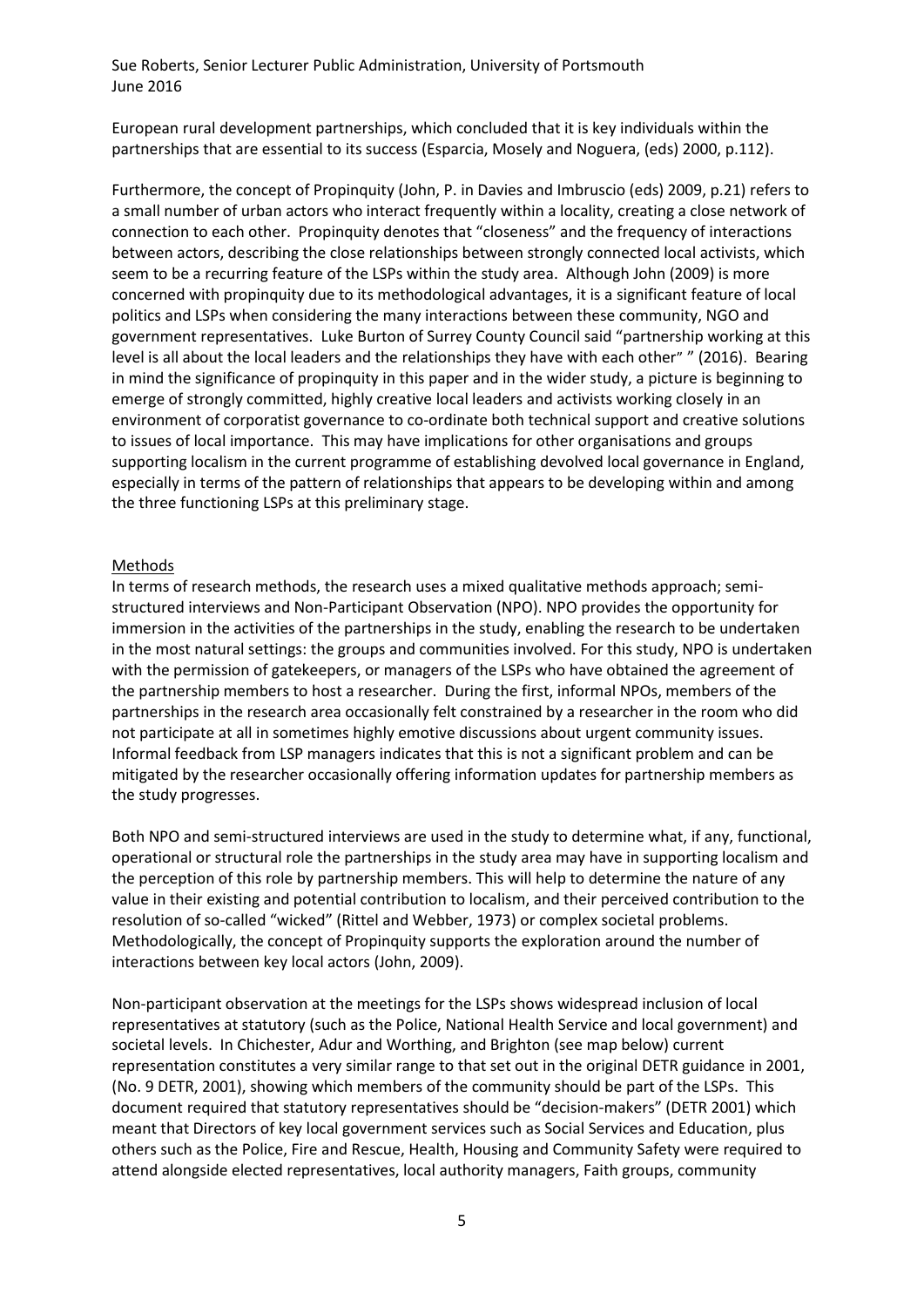representatives from schools and parent groups, and other community activists. Appendix 1 shows the current membership constitution of each partnership by organisation.



Fig. 1. Map showing the geographical locations of LSPs  $\Box$  in the study area, covering West and East Sussex.

# Case Selection

Bearing in mind the overarching research question: "What factors have influenced the de facto survival of the LSPs beyond the end of their support from government?" and the need to represent the wide variety of surviving partnerships, the determining factors for partnership selection were

- 1. Deprivation/relative wealth
- 2. Demography
- 3. Location and size
- 4. Political influence

All factors are related and the first and second are especially significant in the selection of cases. In respect of describing demography, deprivation and wealth in localities, the Barnett Formula (Edmonds, 2001) must be discussed. It is used in the UK to calculate the amount of government grant each local authority should receive. However, it is based on relative population estimates derived from the 1888 Goshen formula (Spinner Jnr, 1973), which is widely viewed as inappropriate because the formula takes no account of the individual needs, or the demographic profile of the population in localities. Because it is based on historical population estimates, areas that now have more people tend to receive less per capita than those with fewer people, such as in the devolved regions of Wales and Scotland. Grants cover only those services and obligations for which each area is responsible. The Barnett formula was recently criticised in the 2014 Scottish Referendum debate as unfair because Scotland, per capita, receives more money than the more densely populated areas south of the border (Telegraph July 2016). This is important because LSP local authority areas are still dependent on the Barnett formula allocation, and the variation in wealth and demography is often at its most obvious when examining areas of multiple deprivation in localities where there are large concentrations of people, such as Adur and Worthing in West Sussex. However, the purpose of selecting such characteristically different localities was not merely to demonstrate the variety of partnerships in terms of population size,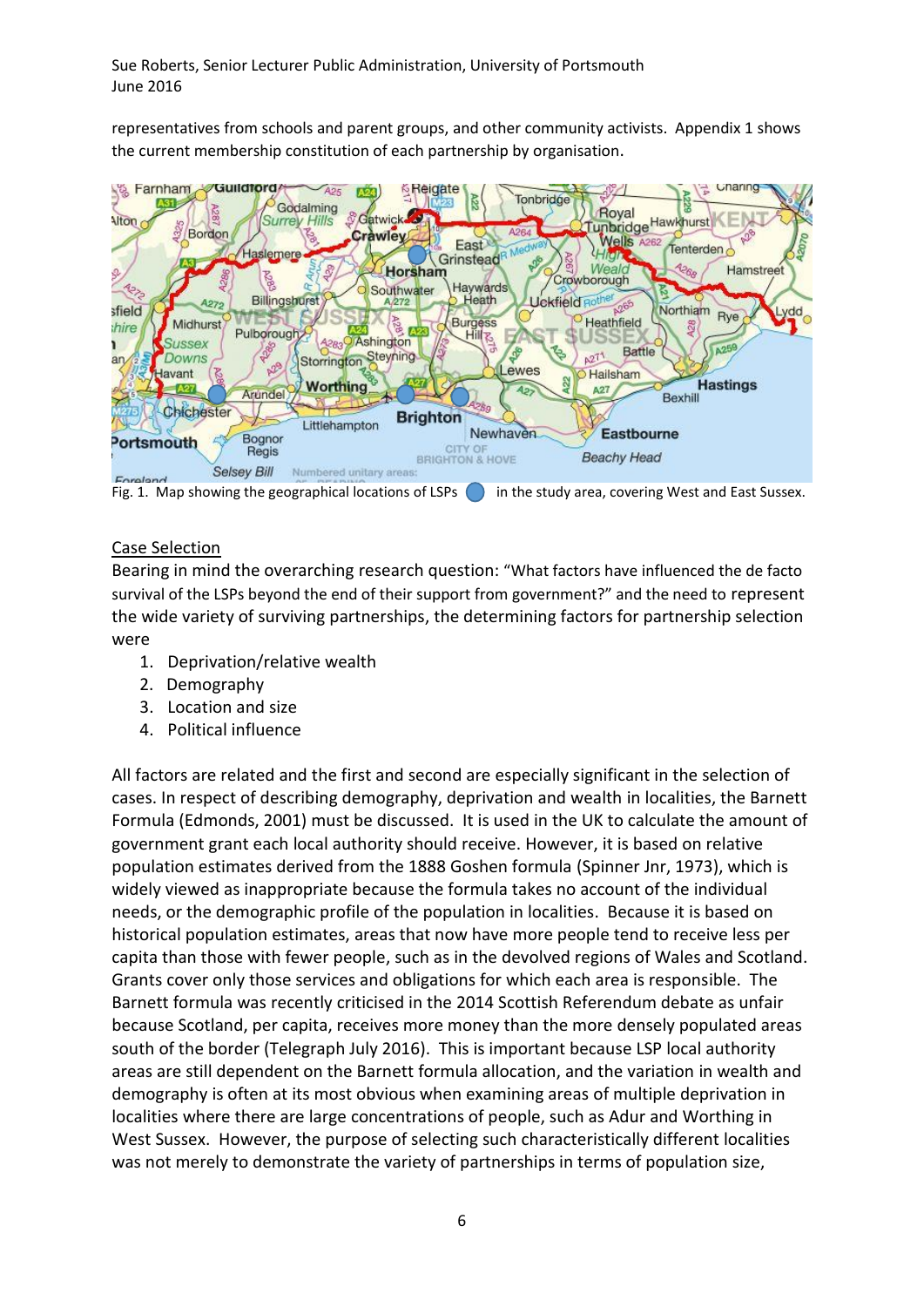demography, control and geography, but also to highlight operational and structural approaches between partnerships, identifying significant factors in their survival, irrespective of their location, political constitution, demographic profile, deprivation or relative wealth.

Location and size are also important to demonstrate the scope and reach of each partnership. Whether LSPs are rural or urban, structural and operational factors seem to feature in their survival, notwithstanding the significance of the locality and sphere of influence. Political influence also has a key role to play. Remembering that LSPs were a New Labour initiative, two Conservative authorities within the study area are examined. One has retained its LSP and the other has not. The dynamic of local authority officer/member relationships, rather than party politics, in the partnerships may emerge as a significant issue in determining the nature of multi-agency joint working in the area.

There are three functioning partnerships in this pilot study paper and one local authority which has disbanded its LSP, making four locations in all. Each is different in terms of demography and each partnership is linked to the local authority in varying degrees. However, identifying the impact of structural and operational factors on the LSPs will help determine whether these have influenced the survival of each, in spite of their location, size and configuration. In the case of the disbanded LSP, the managing local authority still undertakes multi-agency partnership working, but not under the LSP name. Investigating the means by which this local authority manages multi agency issues through partnership may throw light on essential features for longevity in multi-agency groups without the LSP appellation

| <b>Brighton and Hove</b>    | <b>Waves Ahead, Adur</b>    | <b>Chichester in</b>        | <b>Horsham District</b>     |
|-----------------------------|-----------------------------|-----------------------------|-----------------------------|
| <b>Connected</b>            | and Worthing LSP            | Partnership.                | <b>Council - LSP</b>        |
| (renamed LSP)               |                             | <b>Chichester LSP</b>       | disbanded                   |
| <b>Political leadership</b> | <b>Political leadership</b> | <b>Political leadership</b> | <b>Political leadership</b> |
| of local authority:         | of local authority:         | of local authority:         | of local authority:         |
| <b>Unitary</b>              | Conservative                | Conservative                | Conservative                |
| Situated in a large         | Covers a coastal            | Covers the same             | Horsham District in         |
| city in East Sussex.        | strip between               | area as Chichester          | West Sussex is a            |
| Selected because of         | Worthing and                | District Council,           | local authority,            |
| its size and location       | Shoreham in West            | ranging from Selsey         | which although              |
| in a large urban            | Sussex with a total         | Bill in the south to        | without its LSP,            |
| conurbation.                | population of               | Plaistow and                | continues to support        |
| Brighton residents'         | around 98,000               | Wisborough Green            | multi-agency                |
| age profile shows a         | (Census 2011).              | near Billingshurst in       | partnership working         |
| significant                 | Although the area is        | the middle of the           | in the locality, with a     |
| concentration of            | smaller in terms of         | county. The                 | population of               |
| young people,               | population, the LSP         | population size for         | 132,900 (Census             |
| balancing the               | is concerned with           | the district is             | $2011$ ).                   |
| proportion of over-         | issues of wide social       | 113,794 (Census             |                             |
| 65s. With a total           | variance across the         | 2011). This is a            |                             |

Four locations were involved in the pilot study.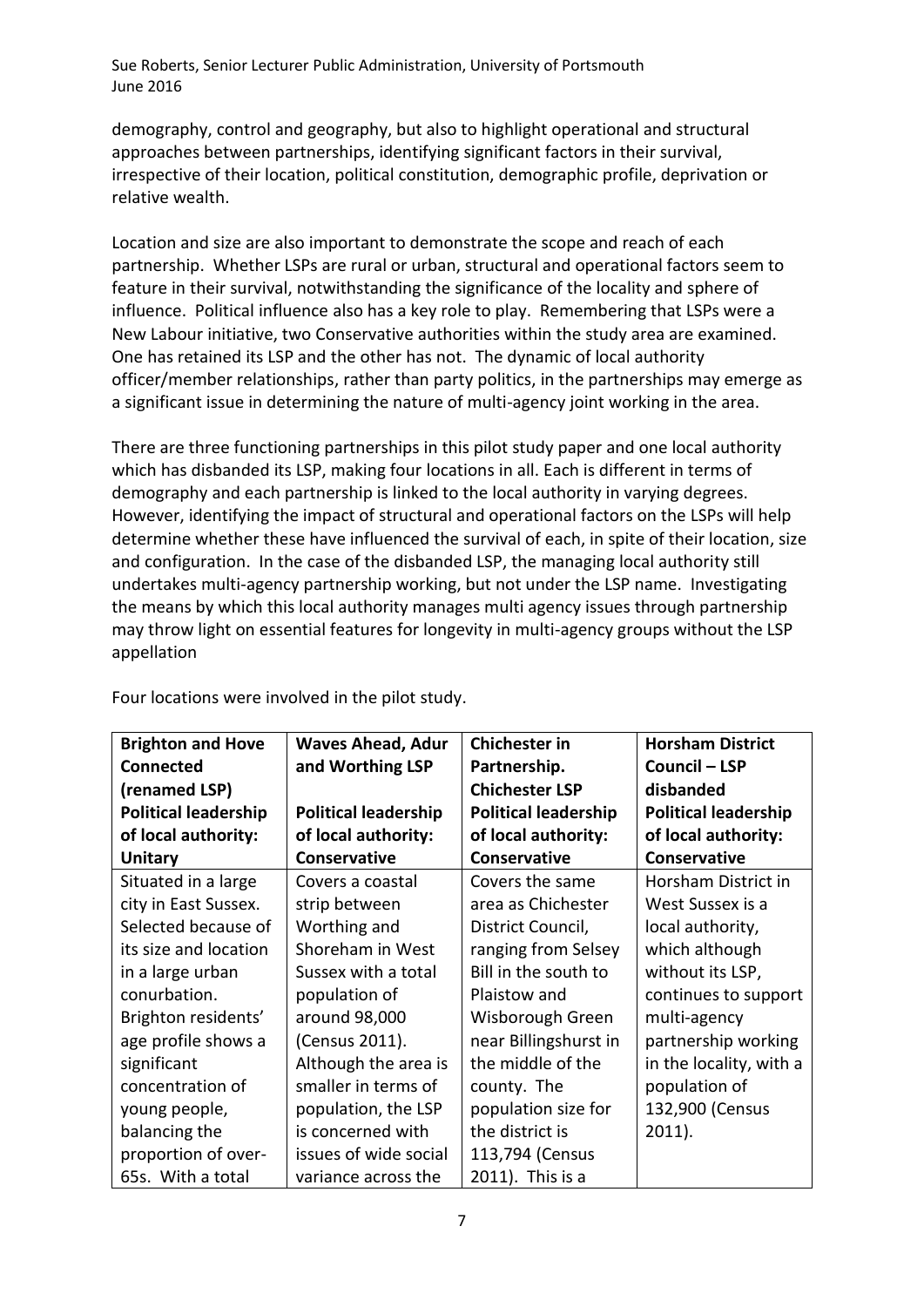| population of            | locality, with some | varied, mostly rural   |  |
|--------------------------|---------------------|------------------------|--|
| 273,000 (Census          | areas of extreme    | area, containing the   |  |
| 2011), this makes        | deprivation among   | county town of         |  |
| <b>Brighton and Hove</b> | the more affluent   | Chichester, which is   |  |
| Connected the            | (DCLG, 2015).       | usually regarded as    |  |
| partnership which        |                     | a fairly affluent area |  |
| covers the largest       |                     | (Retail summary,       |  |
| and most varied          |                     | n.d) although the      |  |
| population in terms      |                     | area has pockets of    |  |
| of age and               |                     | deprivation            |  |
| demography in the        |                     | (Observer, 2011).      |  |
| study                    |                     |                        |  |

## Provisional findings

A draft outline for semi-structured interviews was shared with five LSP managers and members prior to the commencement of the full, year-long study. From these preliminary discussions, some information was volunteered by managers about the partnerships, from which initial indications about structure and operation can be explored in this paper. All five respondents to the draft outline for semi-structured interviews hold management or member positions within the LSPs and offered comments on the nature of their partnerships and details about their own involvement. The most significant element to emerge from the responses was the consistent reference in all three partnerships to the strength of the relationships among key local actors and how important these were in the operational and functional aspects of the LSP, which constitutes the performance of localism. One of the partnership managers who responded to the pilot questionnaire said "Without these local relationships, nothing would be done", exemplifying both the local functioning of Propinquity (John, 2009) and the enactment of localism.

In terms of structure, each LSP shares similar features with others. There are core groups in each, representing a "board" with executive powers, and smaller themed groups focusing on major priorities in the community or area strategy. There are leaders for each of these themed groups, most of whom have long, reciprocal relationships within and outside the partnerships of some years' standing. These leaders often live and work in the localities that they represent, having mature connections within the local communities in each area. There are also Memoranda of Agreement or Understanding in partnerships which are occasionally refreshed, but largely the partnerships are all run by managers situated within, if not wholly funded by, the local councils in each locality in line with the Community or corporate plans set out by the partnership. None of the LSP members have specific job roles for the leaders of the thematic groups. The only members of the LSPs with anything representing a job description are the council managers who run the partnerships. One of the respondents from Adur and Worthing Waves Ahead Partnership recently (May 2016) had her title changed from Community Planning Manager to LSP Manager, focusing attention on the fact that this is a long standing LSP, still functioning as such.

In Horsham in West Sussex where the District Council has disbanded its LSP, there are partnership arrangements which work in a similar fashion, based on very similar long term, local relationships among leaders. The former LSP manager for Horsham District Council said in 2015 "It is still the same people doing the same things, just not as an LSP". The principles of Localism, Propinquity and Corporatist Governance are operating in Horsham as in the other partnerships in the research area. This is significant because the practice of working together in partnership across agencies has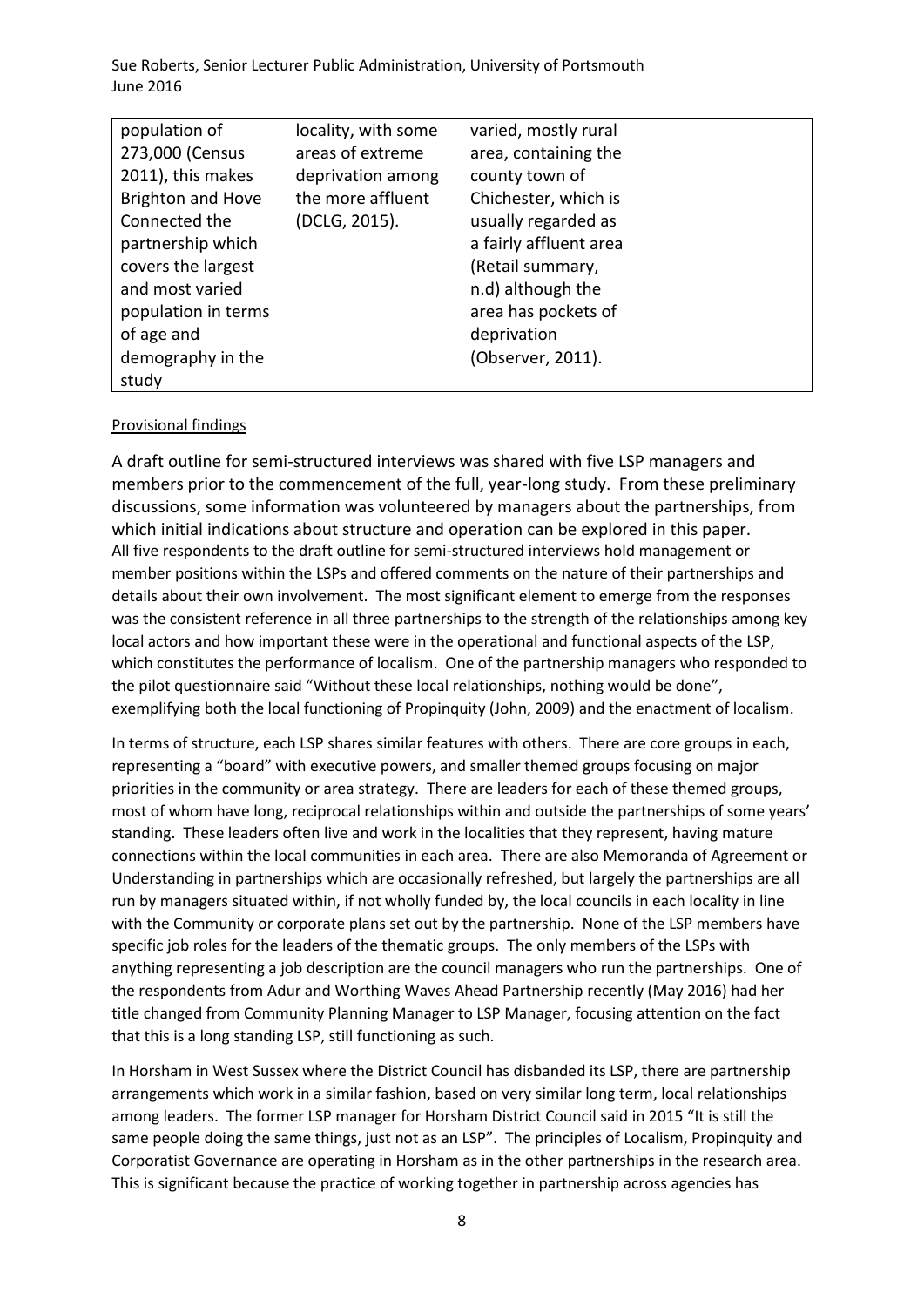continued in Horsham: just without the LSP. As this research progresses over the next year, more will emerge about the nature of these arrangements and whether the LSP remit was a vital part of each partnership's operational power or not. It may be possible to draw conclusions about the role and importance of a legal or written framework in the life of a partnership, which could have implications for others planning similar groups outside the LSPs, but at this stage, all conclusions are provisional.

All five respondents mentioned their reputation among local communities, (the inside-out view) which appears to vary from partnership to partnership, though it is too early in the study to draw any firm conclusions. Where partnerships are involved in direct contact with communities in initiatives for helping residents to enter employment, home care for elderly people, reducing incidents of domestic abuse, healthcare or youth services, reputations are reported to be positive. However, respondents agree that much of the work of the partnerships remains strategic, with decisions taken at organisational level, supported by the LSP. Decisions are taken between key local actors to address social issues such as fuel poverty, youth unemployment, traffic congestion, road safety, local crime, child poverty and similar issues of immediate local concern, and in the case of child poverty and domestic abuse, national concern. Non-participant observation at LSP meetings in the study area confirm this approach. Each LSP seems to be known and respected by local authorities, (the outside-in view) and partnership member agencies such as the NHS and the Police in the area, are often called upon to support or inform when there are emergencies or issues of importance within the locality. This represents localism as it is defined in the context of the partnerships.

#### Conclusion

At this preliminary stage, conclusions are bound to be of a provisional nature. Yet across all three partnerships functioning as LSPs, there appear to be indications of a wider pattern of localism, propinquity and the use of corporatist governance. Perhaps of greater significance in terms of propinquity is the power and saliency of individual local actors, and the strength and efficacy of their long term relationships upon the partnerships' objectives. This will constitute an area for further study over the course of the following year to establish exactly how much authority within the partnerships these individuals have, and the extent to which this may influence the local outcomes for each partnership.

In terms of the wider issue of establishing localism: each partnership seems to exemplify localism as it is intended in the policy documents of both Labour and Conservative political parties. For New Labour in the early 2000s, localism was a policy choice (Painter et. al., 2011) and has been sustained by the Coalition and Conservative governments since 2010 through the Localism Act 2011 and the Cities and Local Government Devolution Act 2016. Where the government-owned, organisation, "Local Partnerships", became involved in the establishment of the so-called Northern Powerhouse, or devolved Greater Manchester Authority, Simon Bandy, the Programme Director for Local Partnerships said "The only way forward is going to be through local integration" signalling the importance of localism through co-operative action to address those issues which jointly affect communities.

The catalyst for an LSP-type response to community issues appears to survive in the study area and beyond, and seems to be manifested in the durability of the LSPs themselves, perhaps through the strength of their relationships inside and outside the partnerships. As the wider study progresses it may be possible to establish whether this is the case in other areas of the country, not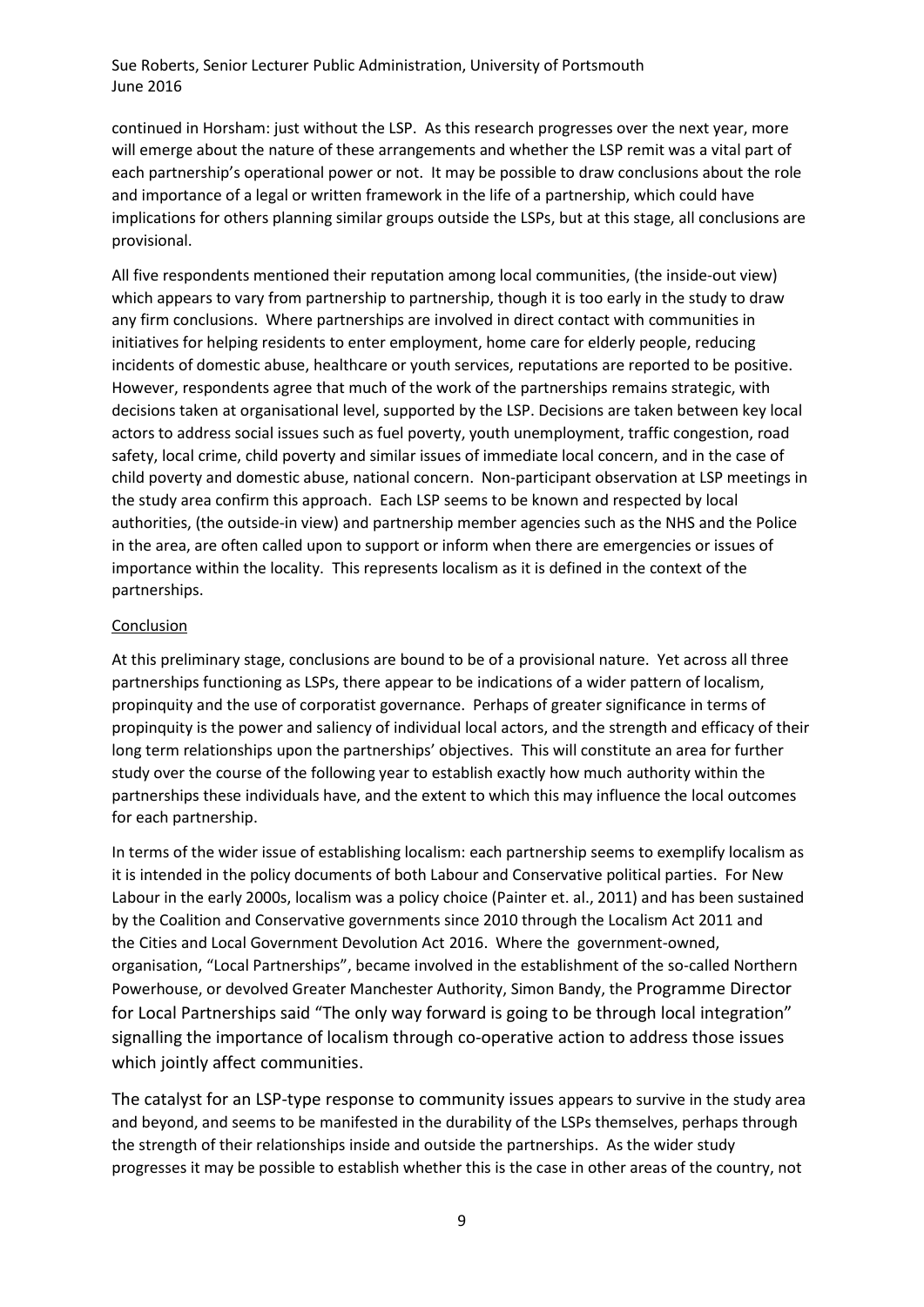only among surviving LSPs. Just good friends may be a more significant term in this context than was originally envisaged.

## Bibliography

<http://www.adur-worthing.gov.uk/about-the-councils/facts-and-figures/census/> retrieved 24 June 2016

Armistead, C. and Pettigrew, P., (2004) Effective partnerships: building a sub-regional network of reflective practitioners. *International Journal of Public Sector Management*. Vol. 17 :7 pp. 571 – 585

Atkinson, M. et. al.,(2007) Multi-Agency Working and Its Implications for Practice: A Review of the Literature *CfBT Education Trust*

Audit Commission (2009) *Working Together Better: Managing Local Strategic Partnerships* Audit Commission

Bailey, N. (2003) Local strategic partnerships in England: the continuing search for collaborative advantage, leadership and strategy in urban governance. *Planning Theory & Practice*, 4:4, 443-457

[http://www.bhconnected.org.uk/content/needs-assessments retrieved 24 June2016](http://www.bhconnected.org.uk/content/needs-assessments%20%20%20retrieved%2024%20June2016)

[https://www.brighton-hove.gov.uk/content/council-and-democracy/councillors-and](https://www.brighton-hove.gov.uk/content/council-and-democracy/councillors-and-committees/how-council-works)[committees/how-council-works](https://www.brighton-hove.gov.uk/content/council-and-democracy/councillors-and-committees/how-council-works) retrieved 24 June 2016

British Chambers of Commerce

<http://www.britishchambers.org.uk/about-the-bcc/>Retrieved 26 May 2016

Carnwell R, and Carson, A (2008) *The concepts of partnership and collaboration.*  <https://www.mheducation.co.uk/openup/chapters/9780335229116.pdf>

Cheminais, R. (2008) *The Origin, Concept and Principles of Multi Agency Partnership Working.*  London, Sage

Department for Communities and Local Government (2014) Local Audit and Accountability Act. **HMSO** 

Department for Communities and Local Government (2015) English Indices of Deprivation 2015 **HMSO** 

Department of the Environment Transport and the Regions (2001) *Local Strategic Partnerships: Government Guidance 09*. DETR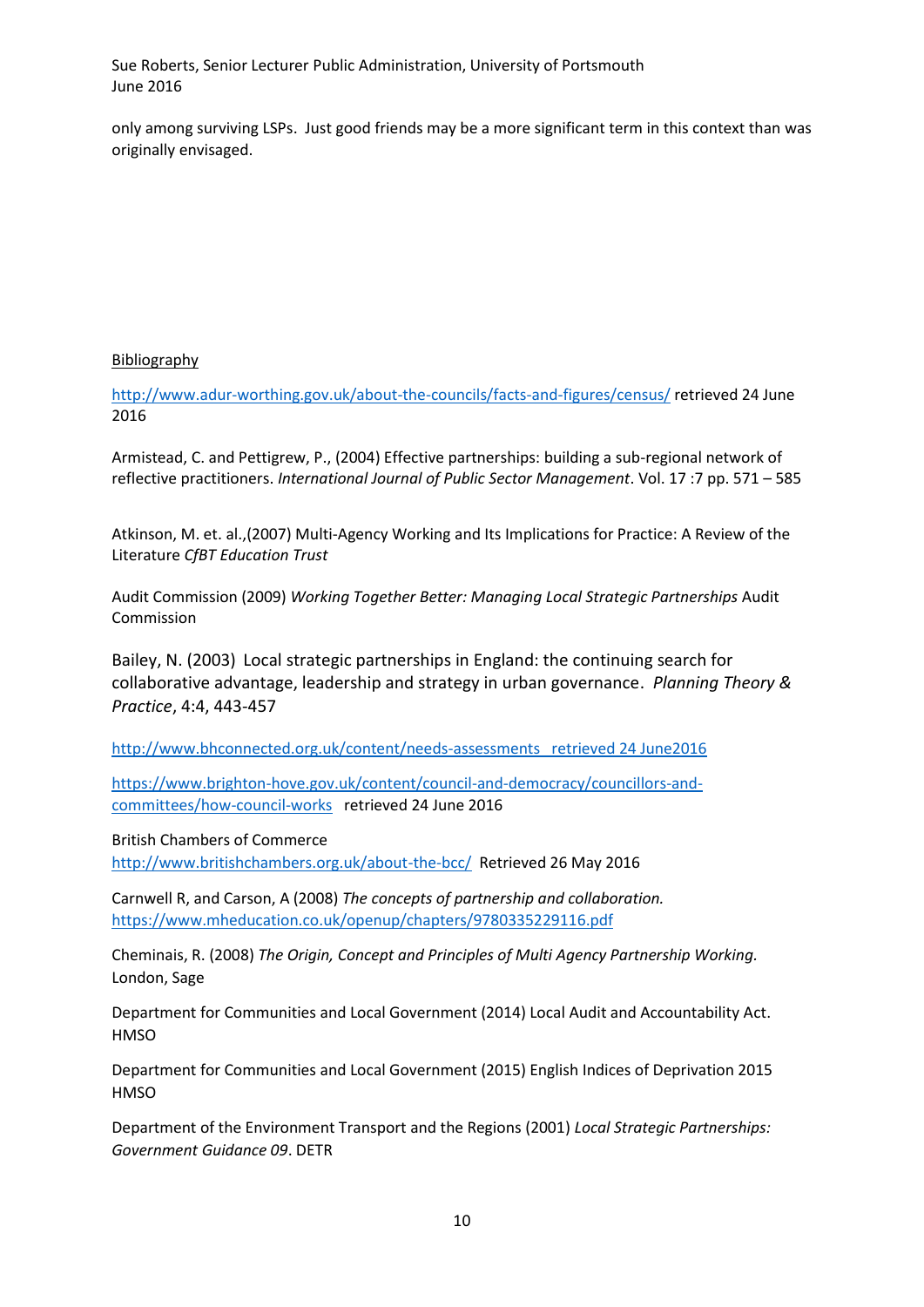Department of Health (1998) *Partnership in action: new opportunities for joint working between health and social services - a discussion document*. London: HMSO

Edmonds, T. (2001) The Barnet Formula: Economic Policy and Statistics Section, *House of Commons Library, Research Paper* 01/108, pp 10-13

Ellison, N. and Ellison, S. (2006) Creating 'Opportunity for all? New Labour, new localism and the opportunity society. *Social Policy and Society.,* 5 (3). pp. 337-348.

Esparcia, J., Mosely, M. and Noguera, J., (2000) *Exploring Rural Development Partnerships in Europe: An analysis of 330 local partnerships across eight EU countries. Research Working Paper*. Valencia, Informes Uderval

European Social Fund, Supporting Local Partnerships <http://ec.europa.eu/esf/main.jsp?catId=54>retrieved 7 June 2016

Gamble, A. (2000), 'Policy Agendas in a Multi-Level Polity', in Gamble, A. et. al.,(eds.) *Developments in British Politics 6* (London: Macmillan), pp.29-44.

Geddes, M. (2006) Partnership and the Limits to Local Governance in England: Institutionalist Analysis and Neoliberalism. *International Journal of Urban and Regional Research.* Volume 30.1 March 2006 76–97

Geddes, M (2008) *Government and Communities in Partnerships in England,* in Considine, M and Guigere, S (2008) *The Theory and Practice of Local Governance and Economic Development*. Basingstoke, Palgrave Macmillan

Great Britain, Cities and Local Government Devolution Act 2016. HMSO

Great Britain, 2000 Local Government Act. HMSO

Hastings, A., Bailey, N., Besemer, K., Bramely, G., Gannon, M., Watkins, D., (2013) *Coping with the Cuts? Local Government and Poorer Communities.* Joseph Rowntree Foundation Programme Paper

John, P (2009) in Davies, J.S. and Imbruscio, D.L. (eds) *Theories of Urban Politics* (Second Edition) London, Sage.

Johnson, C. and Osborne, S.P. (2003) Local Strategic Partnerships, Neighbourhood Renewal, and the Limits to Co-governance. *Public Money & Management*, 23:3, 147-154

Kingdon, John W. [1984] 1995. *Agendas, Alternatives, and Public Policies*, 2nd ed. Boston: Little, Brown & Company.

Marks, G. (1993), Structural Policy and Multi-Level Governance in the EC, in Cafruny, A. and Rosenthal, G. (eds), *The State of the European Community: The Maastrict Debate and Beyond* . Boulder, Colrado: Lynne Rienner, pp. 391-411.

McInroy, N. (Jan. 2011) Local Government Chronicle, LGA publications

McQueen, D. in Osborne, S.P. (ed.), (2000) *Managing public-private partnerships for public services: an international perspective.* London, Routledge pp. 9-35.